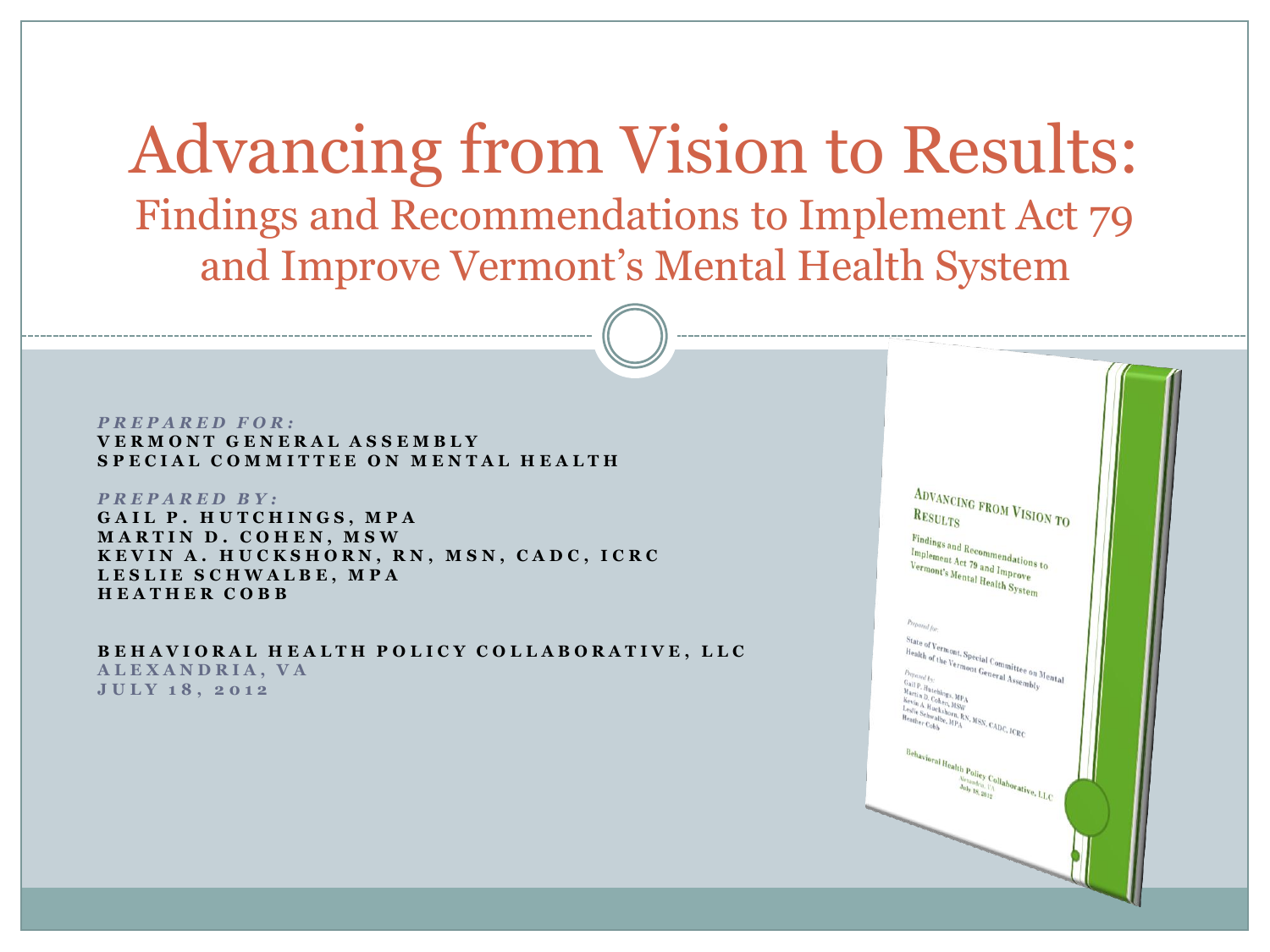# Background & Introduction

- Project Purpose
- Scope
- Team Composition
- Approach/Key Activities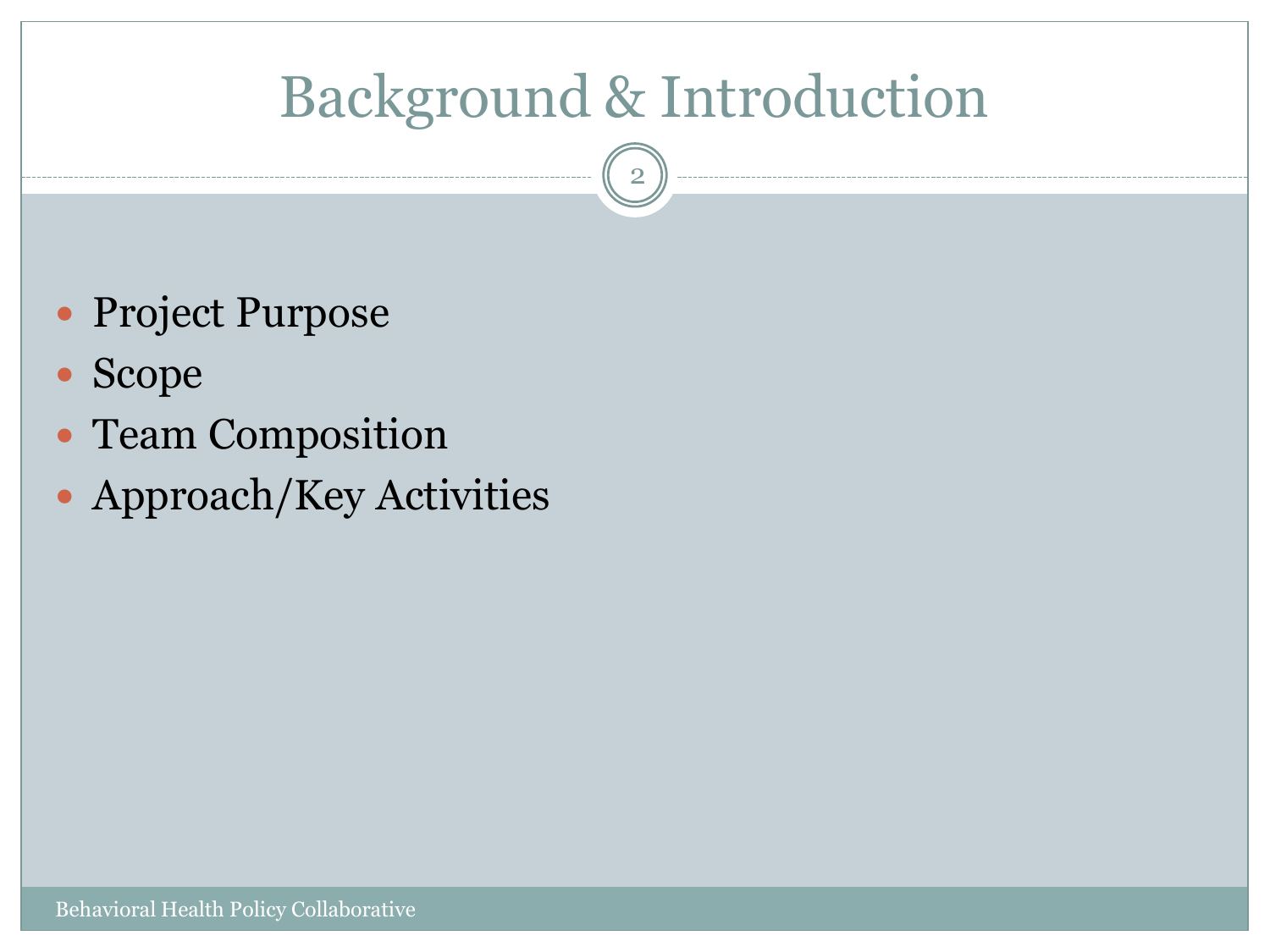# Opportunities

- Reorganize the mental health system with a focus on developing and providing the services and supports needed by individuals with mental health conditions in the least restrictive setting possible (i.e., integrated community living).
- Infuse evidence-based practices throughout the system of care.
- Realign services and systems to take a whole-person approach to health care, addressing mental health, substance abuse, and primary care with the same urgency.
- Focus greater attention on the adequacy of the crisis response system across the state to appropriately address crisis situations and best utilize limited, high-end resources (inpatient beds).
- Expand recognized models of peer-provided services and supports.
- Build in performance-based outcomes in all service and support contracts.
- Develop processes that use data to manage daily operations, measure performance, inform decisions, and evaluate outcomes.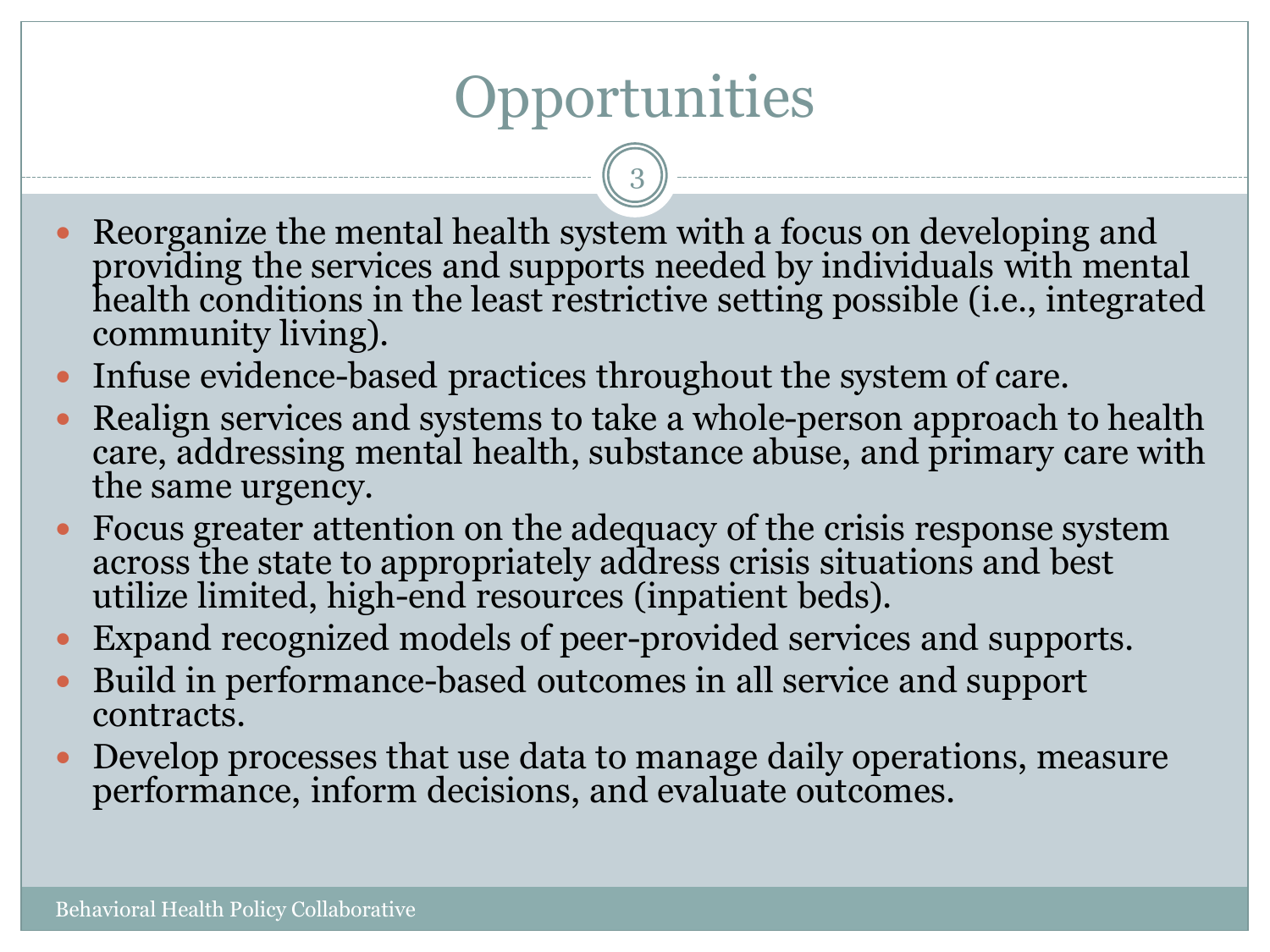Risks

- Unless the State identifies a set of values and principles, building upon those in Act 79, that most agree on, this process could end up stymied by trying to be all things to all people.
- Vermont's financing strategy for its system of care depends on significant "ifs" ranging from the need for the continuation of its Medicaid Global Waiver to assurances by federal authorities that the new psychiatric hospital will not be considered an IMD (Institution for Mental Disease) and thus will not be precluded from federal payments.
- Systems change and redesign in Vermont must remain cognizant of federal ADA (Americans with Disabilities Act) laws and the Supreme Court's *Olmstead* Decision regarding community inclusion.
- The historic difficulty in moving from "discussing" to "doing" needs to be overcome and Act 79 presents the impetus to do so. The capacity of the Dept. of Mental Health to move forward quickly in priority areas will be tested.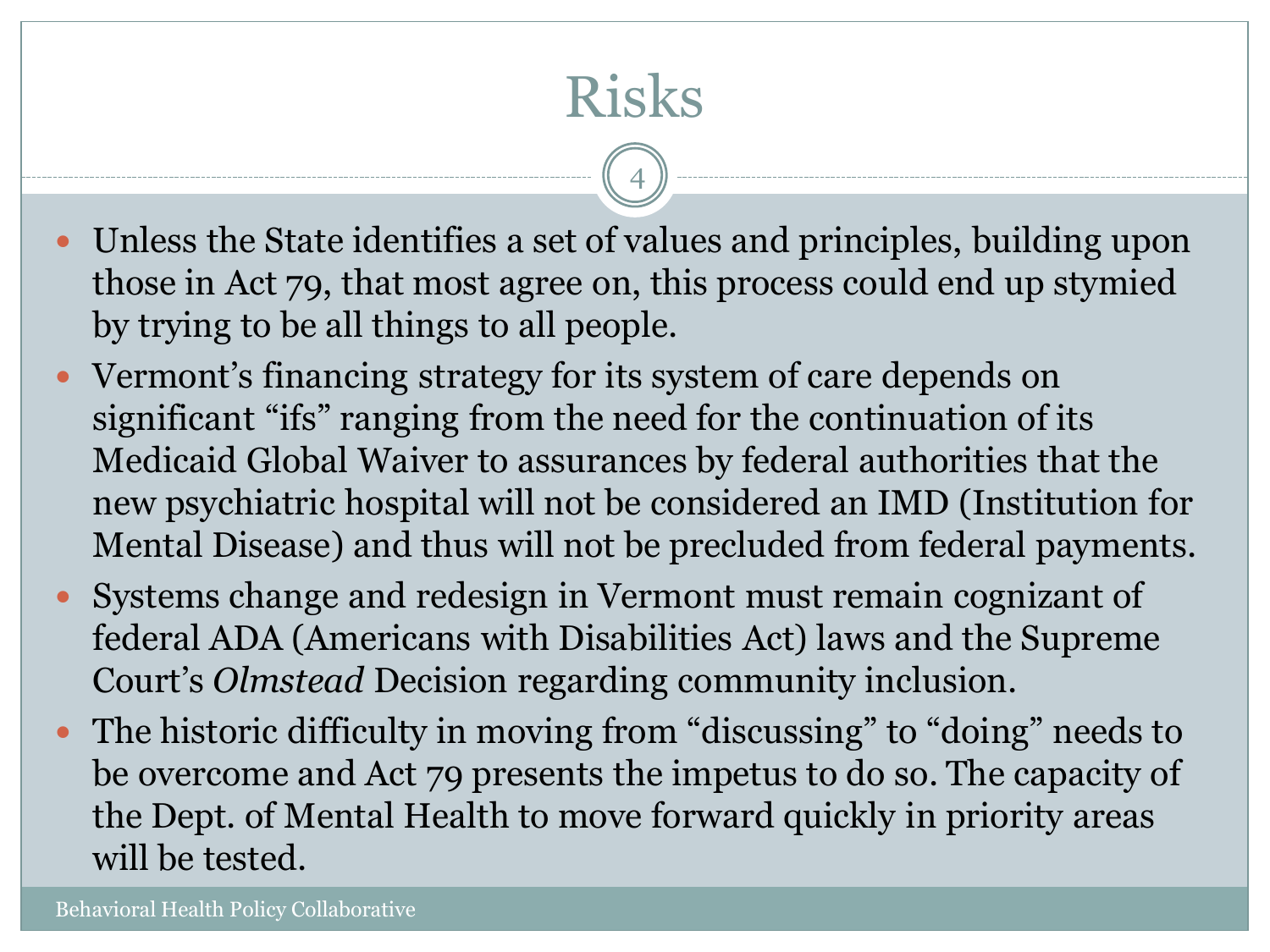### Indications of System Stressors (based on Key Informant Interviews)

- An increase in the average length of stay in an acute hospital
- Stories of persons with acute psychiatric conditions, including those backed-up in emergency departments, with "nowhere to go"
- A lack of clarity regarding the conditions that permit a person access to adult outpatient services (eligibility, benefits, and designated provider responsibilities)
- The workforce reduction of approximately 70 Vermont State Hospital employees
- A continued pressure to quickly find placements for individuals committed to the Commissioner's custody while waiting 2-3 years for a new psychiatric hospital
- The acknowledgement that better care coordination among and between providers and DMH is necessary
- Public safety officers who feel overwhelmed and unable to access the mental health system in crisis situations
- Lack of comprehensive, system-wide care management practices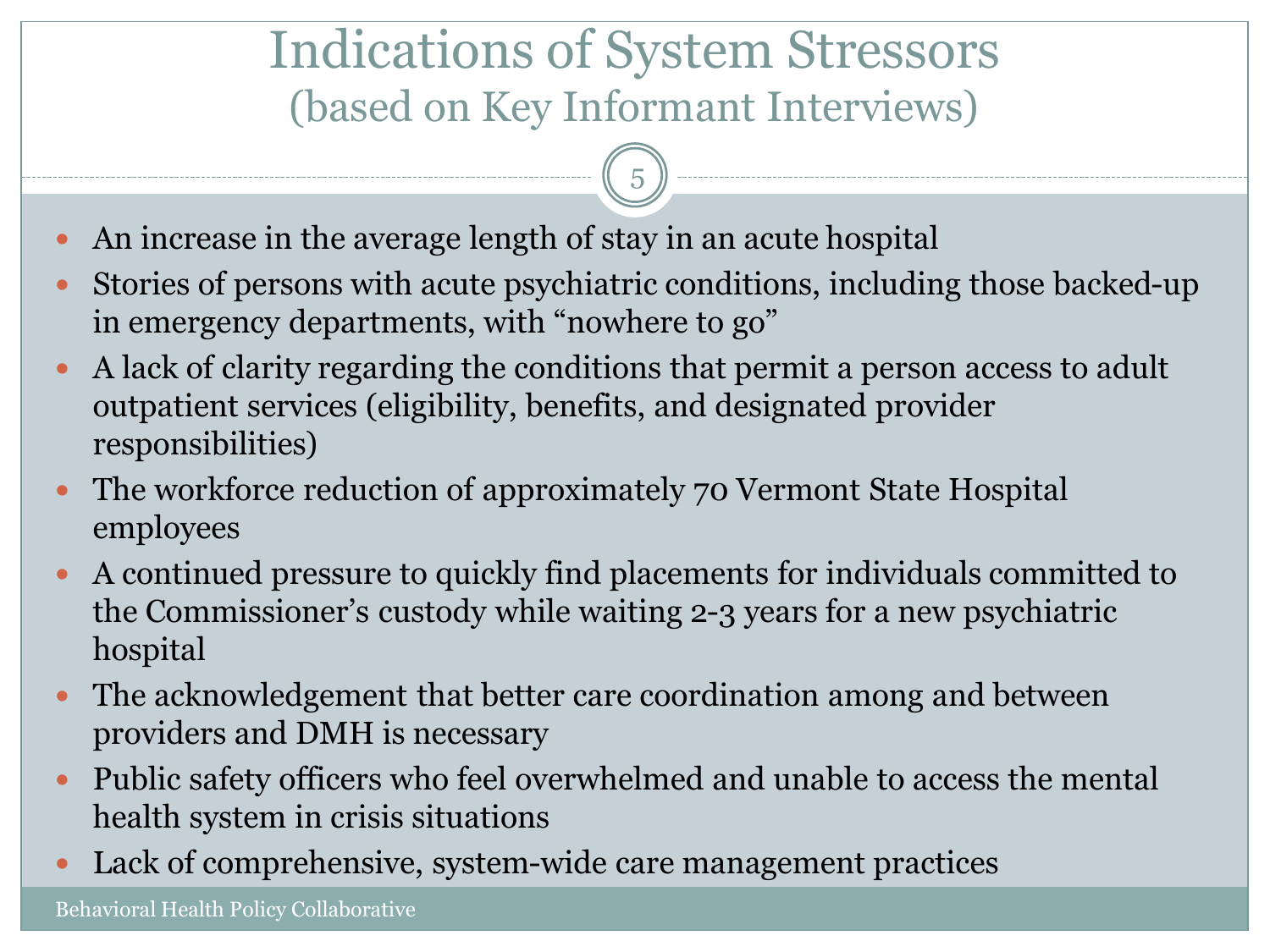# Priority Recommendations

6

 *RECOMMENDATION 2:* The Department of Mental Health (DMH) should develop a detailed ACT 79 implementation plan.

- *RECOMMENDATION 9:* The Department of Mental Health should enhance its capacity to hire sufficient and competent staff with the expertise to aggressively monitor the utilization of all services currently financed under the State's mental health system, including Community Rehabilitation and Treatment clients and clients receiving adult outpatient services.
- *RECOMMENDATION 23:* Create a quality assurance unit within the Department of Mental Health to develop standards and to assess the clinical efficacy, capacity, and effectiveness of current and new services provided under contract to the State.
- *RECOMMENDATION 19:* Immediately direct Act 79 funds toward ensuring timely statewide access to quality crisis services. This should entail the establishment of access and quality standards for these services that can be used to identify and direct new resources to closing gaps in services.
- *RECOMMENDATION 12:* The DMH should create a set of system objectives that ensures that both inpatient and community services align. This should include the establishment of clearly defined clinical expectations relative to admission, discharge, and continuity of care.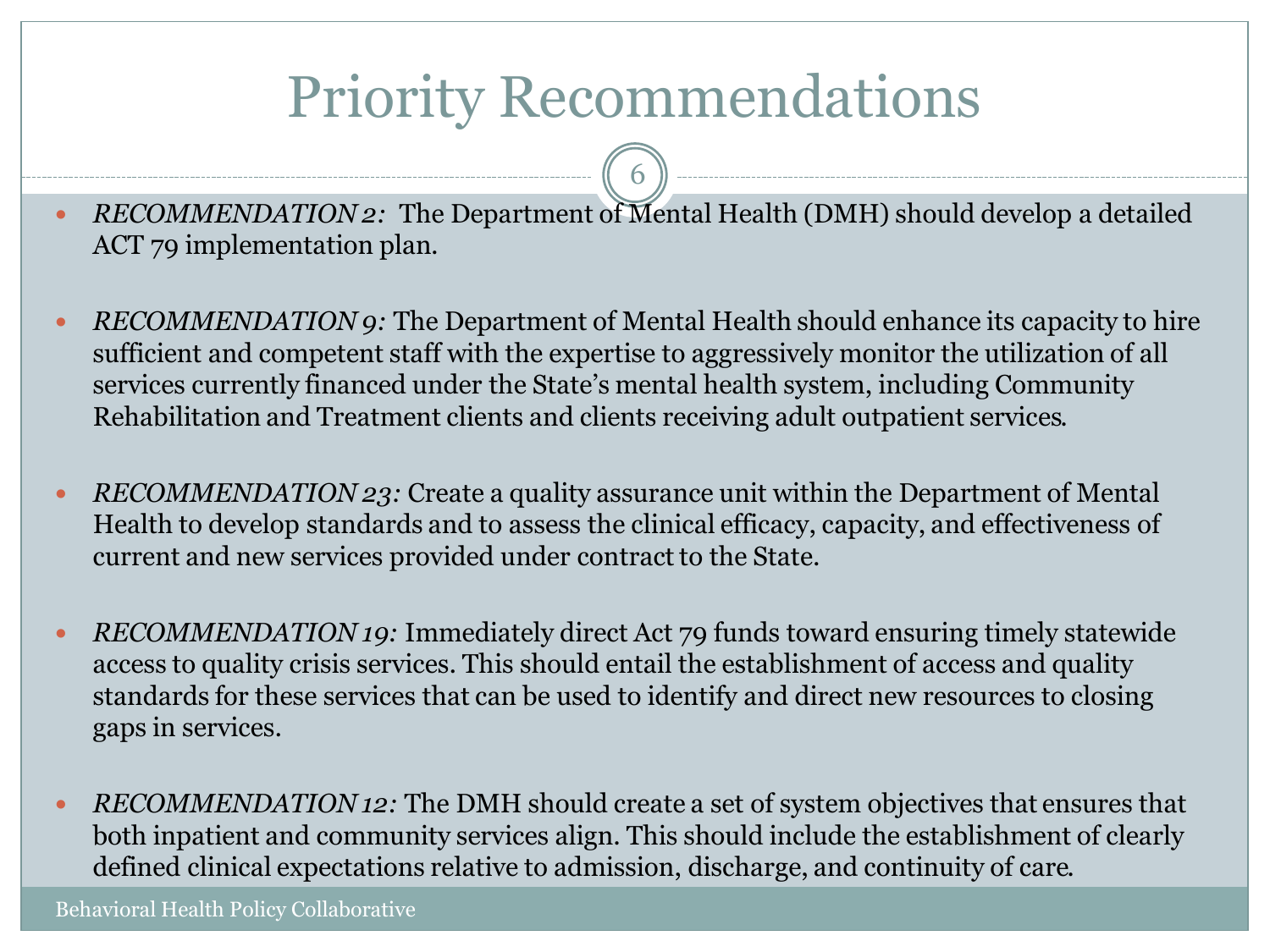## Producing an Updated DMH Mission, Vision, Values, and Principles Statement

7

• *RECOMMENDATION 1:* The Department of Mental Health (DMH) should develop an updated mission, vision, values, and principles statement that not only aligns and adheres with those in Act 79, but goes beyond to articulate DMH's core values, principles of recovery, and key tenets of service provision.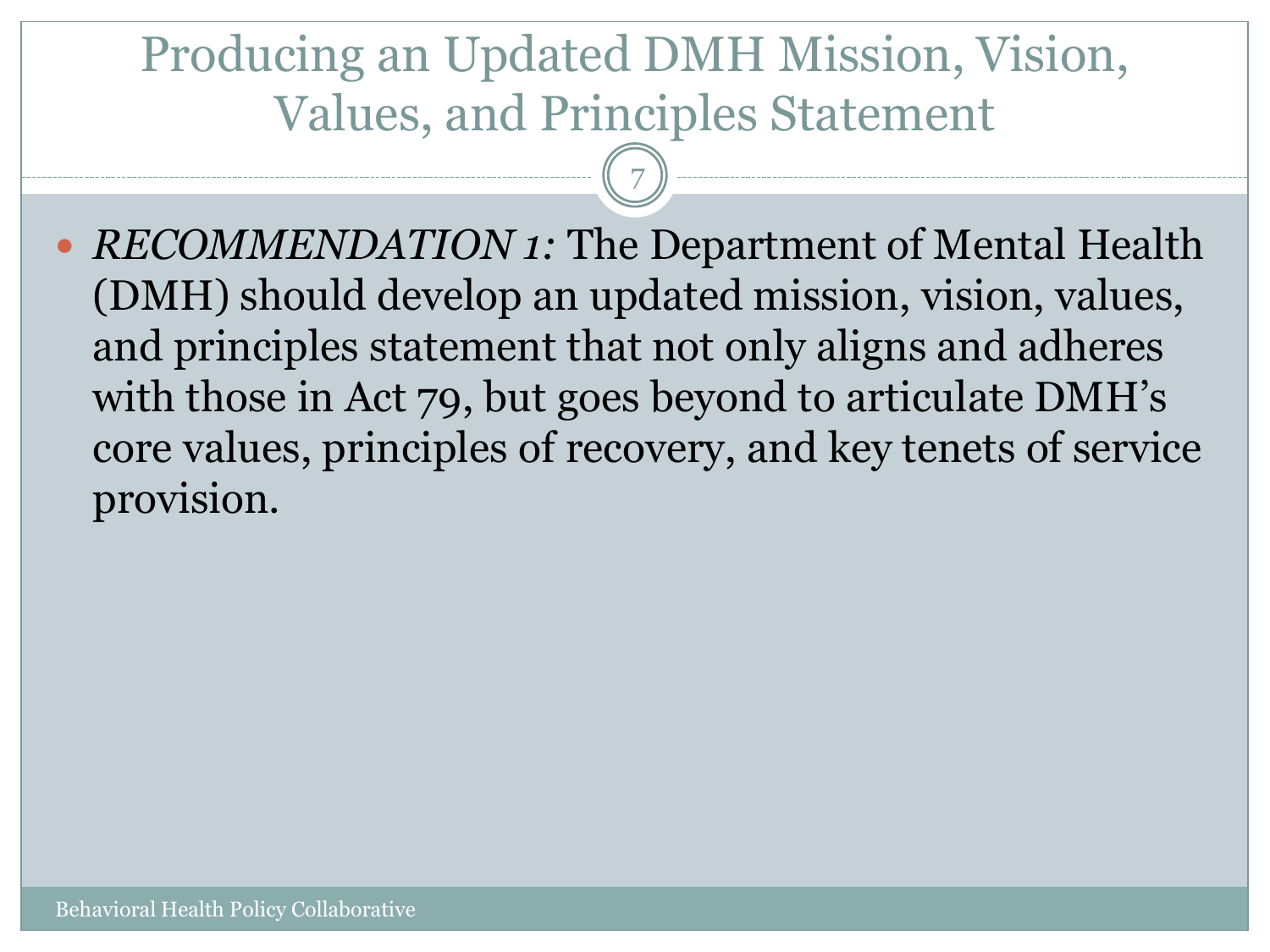# Developing a Comprehensive Implementation Plan

8

#### *PRIORITY*

 *RECOMMENDATION 2:* **The Department of Mental Health should develop a detailed ACT 79 implementation plan.**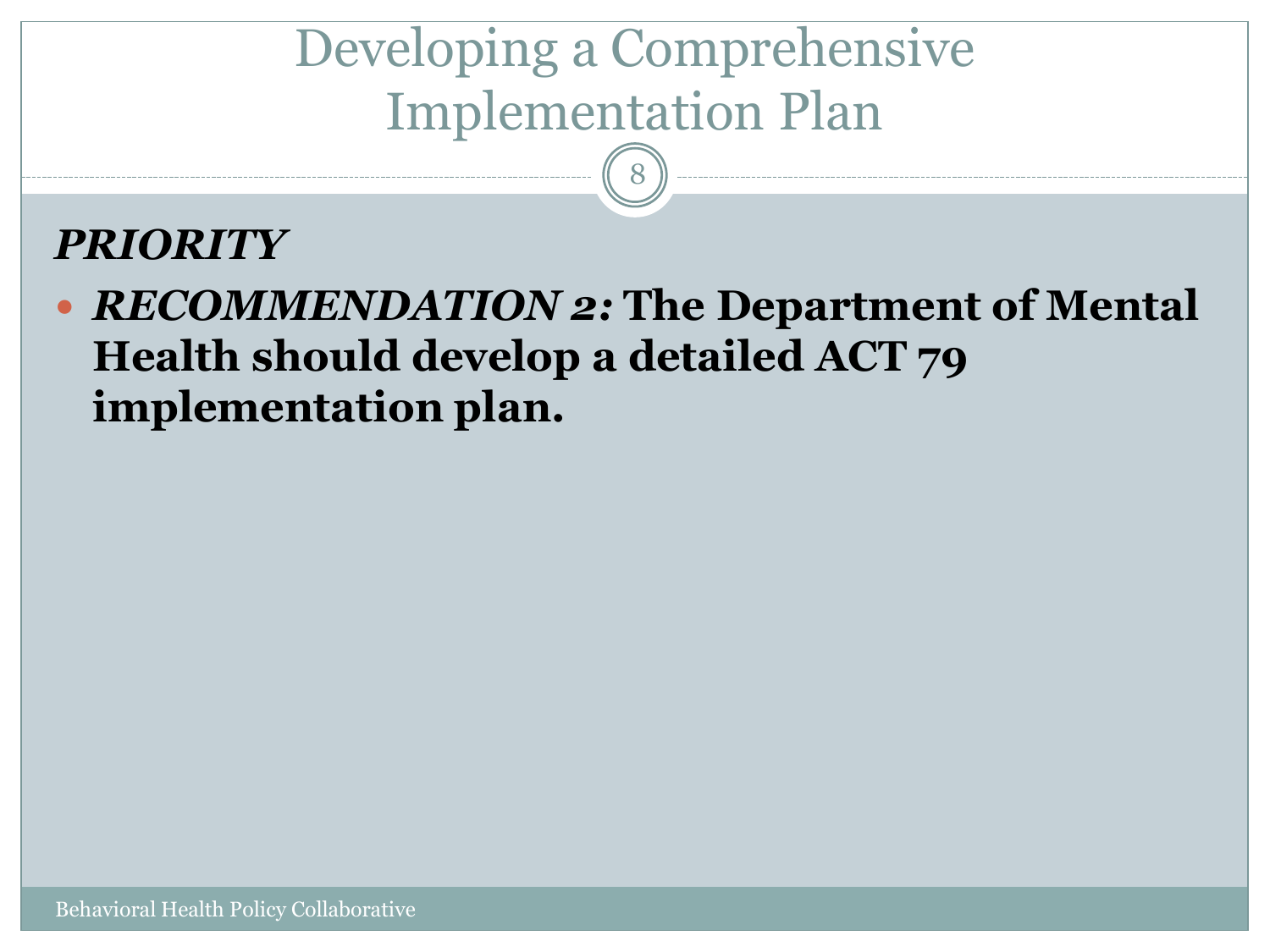### Establishing System Performance Measures

- *RECOMMENDATION 3:* Establish a set of broad "system" performance measures that include reports on service and support "process" delivery, as well as outcomes of these changes. All of this data should be used to compile and deliver monthly or quarterly dashboard reports that can be used to track progress and identify needed changes.
- *RECOMMENDATION 4:* DMH should provide realtime web access to the Act 79 implementation plan and the measures that will be used to gauge implementation progress.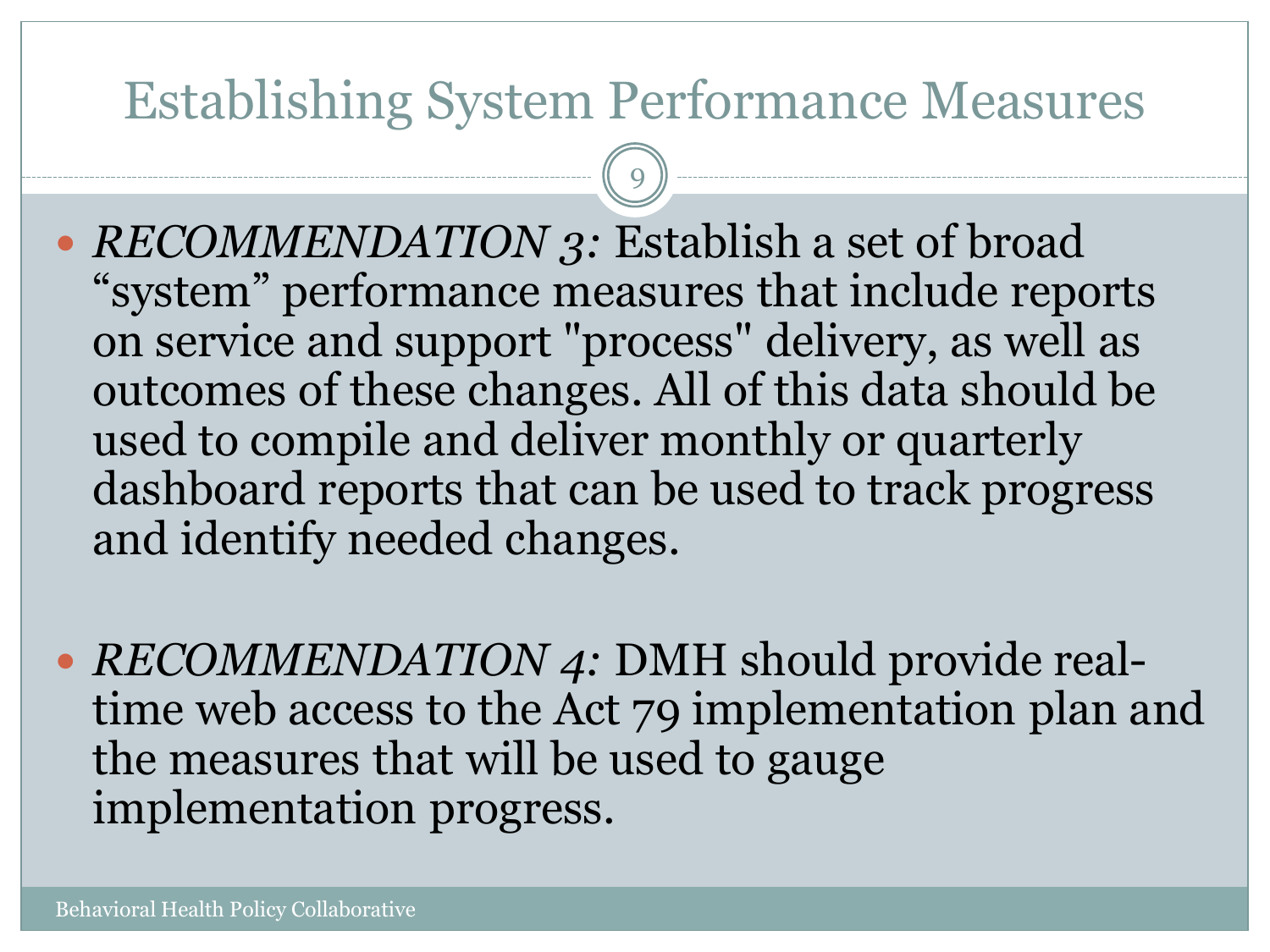## Developing a Communications Strategy

10

• *RECOMMENDATION* 5: The Administration and Legislature should develop a communications strategy for sharing with the public the progress made to implement Act 79.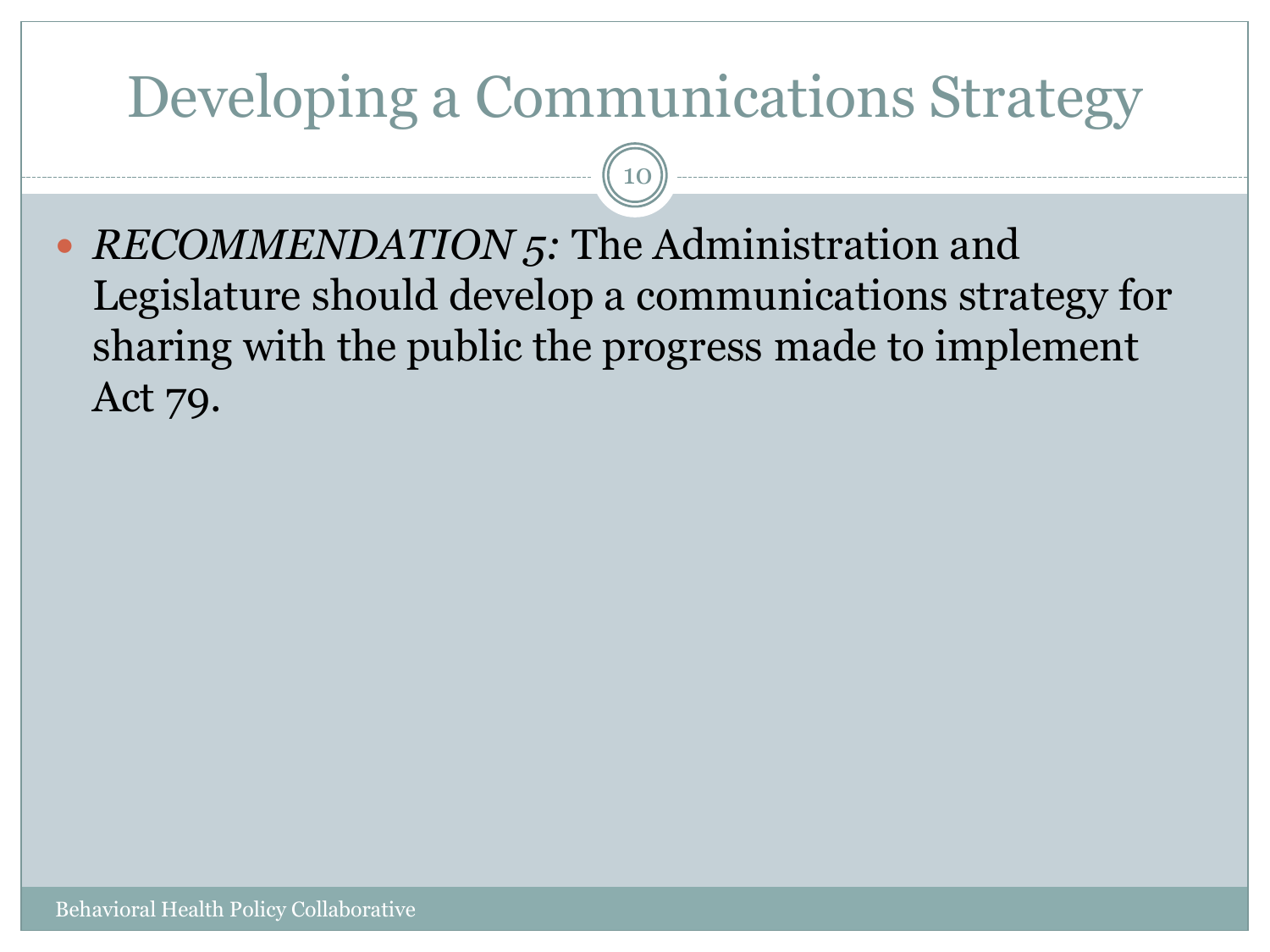## Clinical Resource Management and Oversight

11

#### Establishing Clinical Authority and Leadership

- *RECOMMENDATION 6:* There should be an established single point of clinical responsibility and authority within the State's mental health system.
- *RECOMMENDATION 7:* The State should undertake a "high utilizer" study to identify those individuals who cycle through community and state inpatient psychiatric facilities, homeless shelters, emergency departments, prisons, and other costly settings.
- *RECOMMENDATION 8:* The Department of Mental Health should consider using contractual performance measures to incentivize providers to meet system level outcomes by allocating a small percentage (2-5%) of all service dollars tied to ACT 79 funding.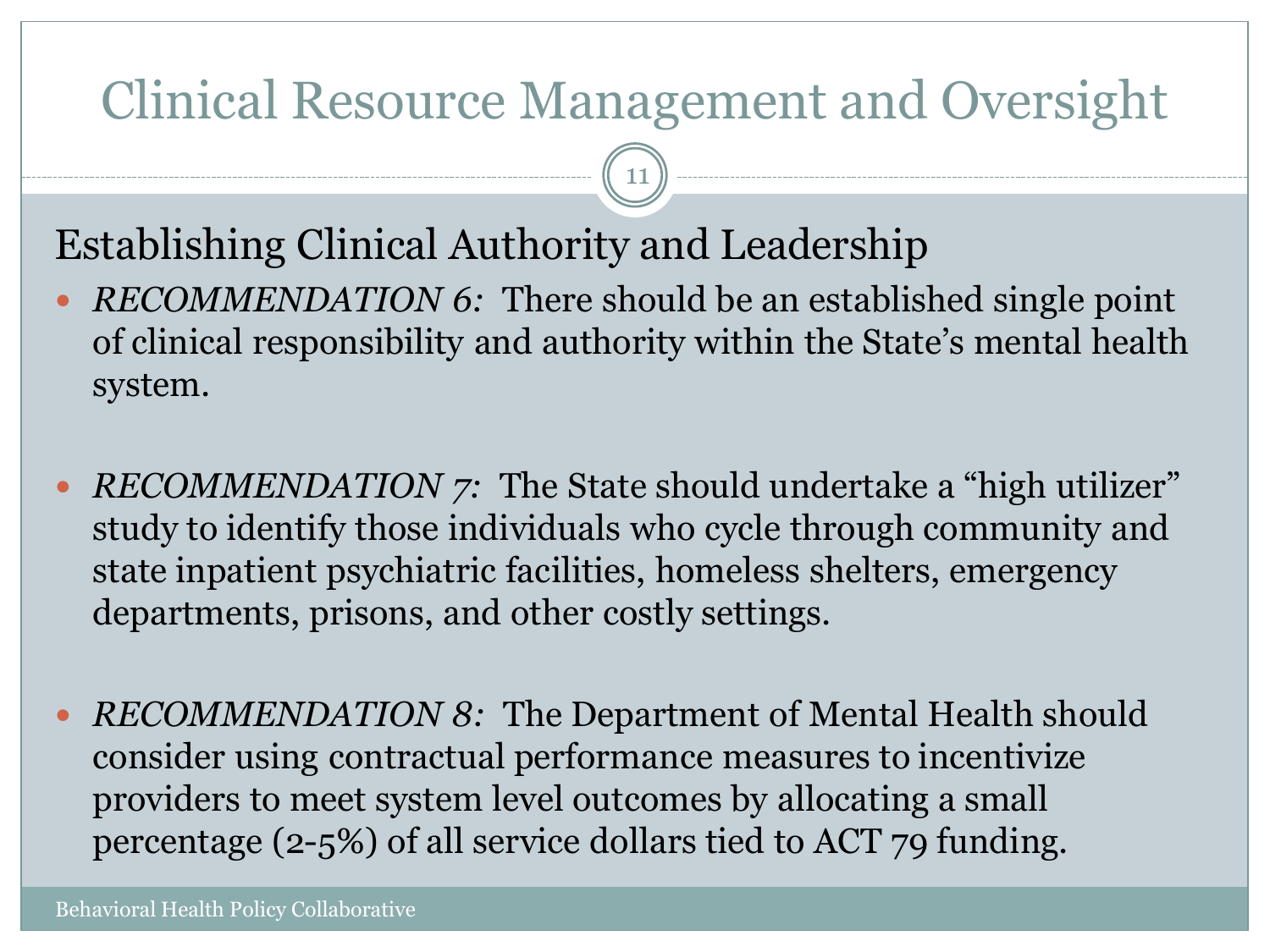# Employing Care/Utilization Management

12

#### *PRIORITY*

- *RECOMMENDATION 9:* **The Department of Mental Health should enhance its capacity to hire sufficient and competent staff with the expertise to aggressively monitor the utilization of all services currently financed under the State's mental health system, including Community Rehabilitation and Treatment clients and clients receiving adult outpatient services.**
- *RECOMMENDATION 10:* Based upon the "high utilizer" review (see Recommendation 7), the Department of Mental Health should enhance its care management capacity to include sufficient staff and expertise to identify and coordinate behavioral health and medical care for the top (10-20%) of high-risk/high-cost consumers with serious mental illness and high risk/high cost consumers receiving adult outpatient services.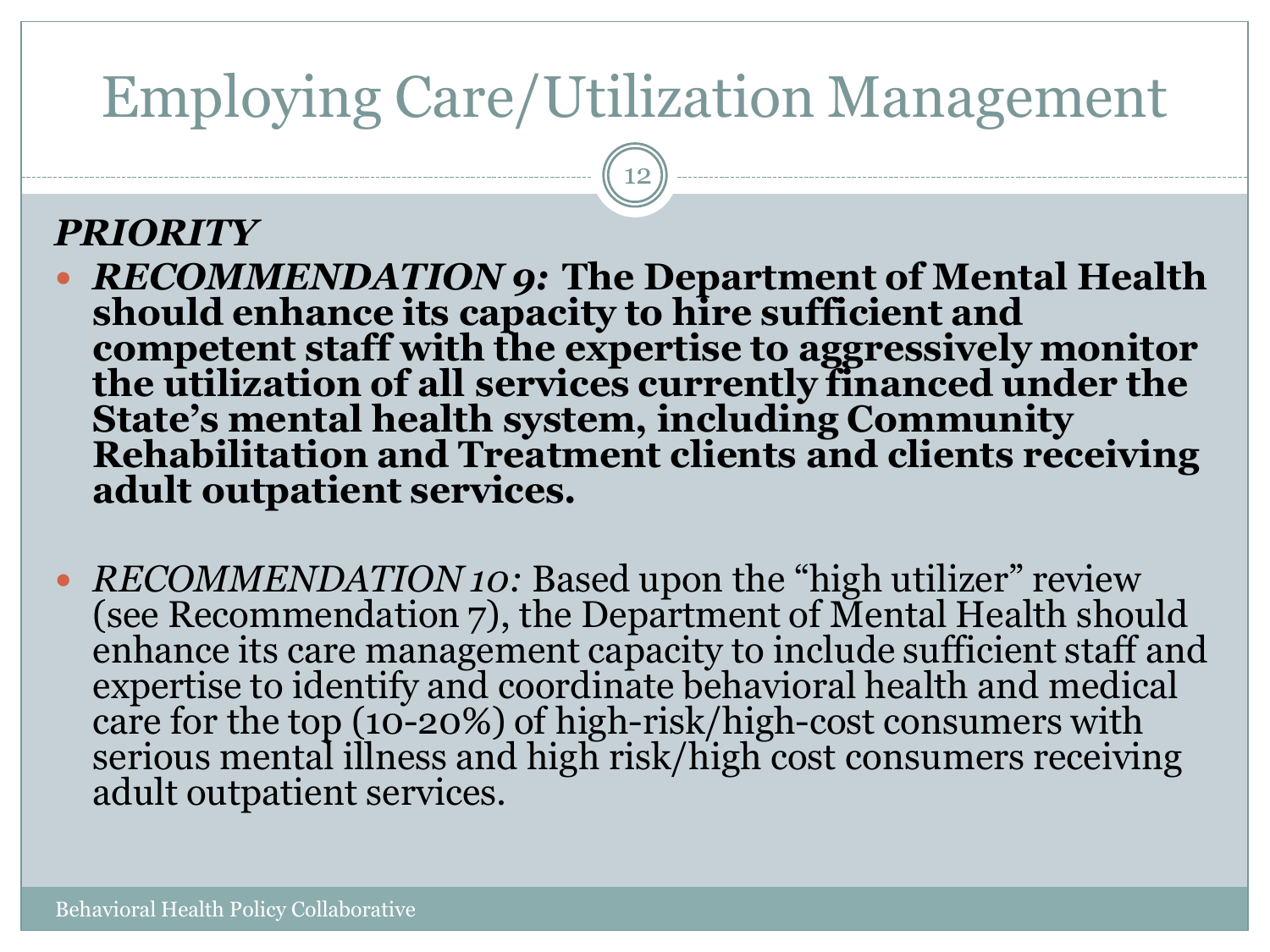# Integration of the Treatment for Mental Health, Substance Abuse, and Physical Health

13

## **Expanding on the Blueprint for Health**

 *RECOMMENDATION 11:* The Department of Mental Health should work with the Department of Vermont Health Access, Department of Health, and the Division of Alcohol and Drug Abuse Programs to expand the scale and scope of Blueprint activities as they relate to the integration of mental health and substance abuse services with primary medical care.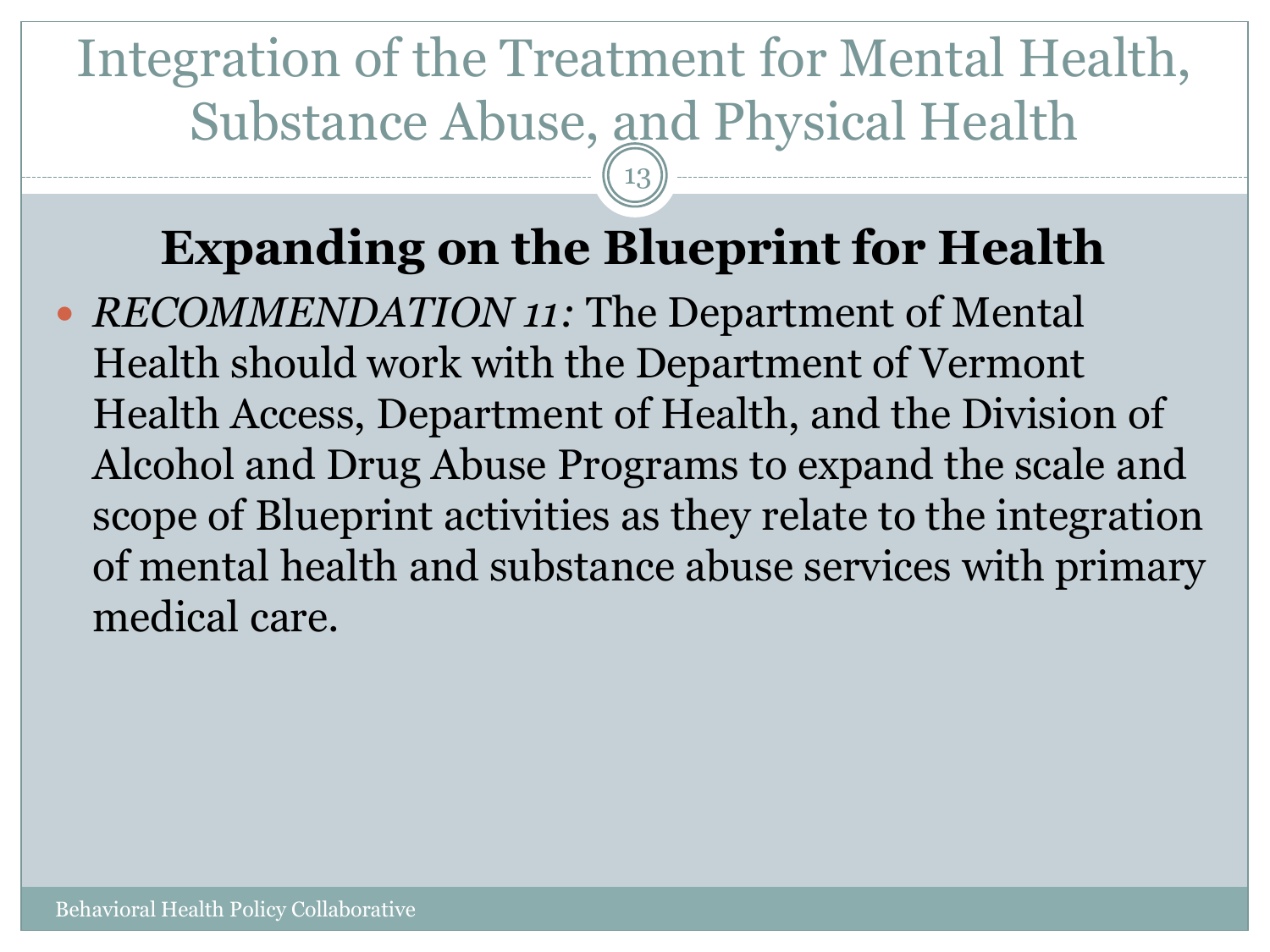## System of Care

Ensuring Alignment of Inpatient & Outpatient Care

14

#### *PRIORITY*

- *RECOMMENDATION 12:* **The Department of Mental Health should create a set of system objectives that ensures that both inpatient and community services align. This should include the establishment of clearly defined clinical expectations relative to admission, discharge, and continuity of care.**
- *RECOMMENDATION 13:* The Department of Mental Health should establish comparative performance targets and measures (e.g., admission, discharge, readmission) that document how well providers manage patient flow between inpatient and communitybased care. DMH should develop methods for incentivizing its providers to attain specific system level outcomes aimed at aligning inpatient and community care.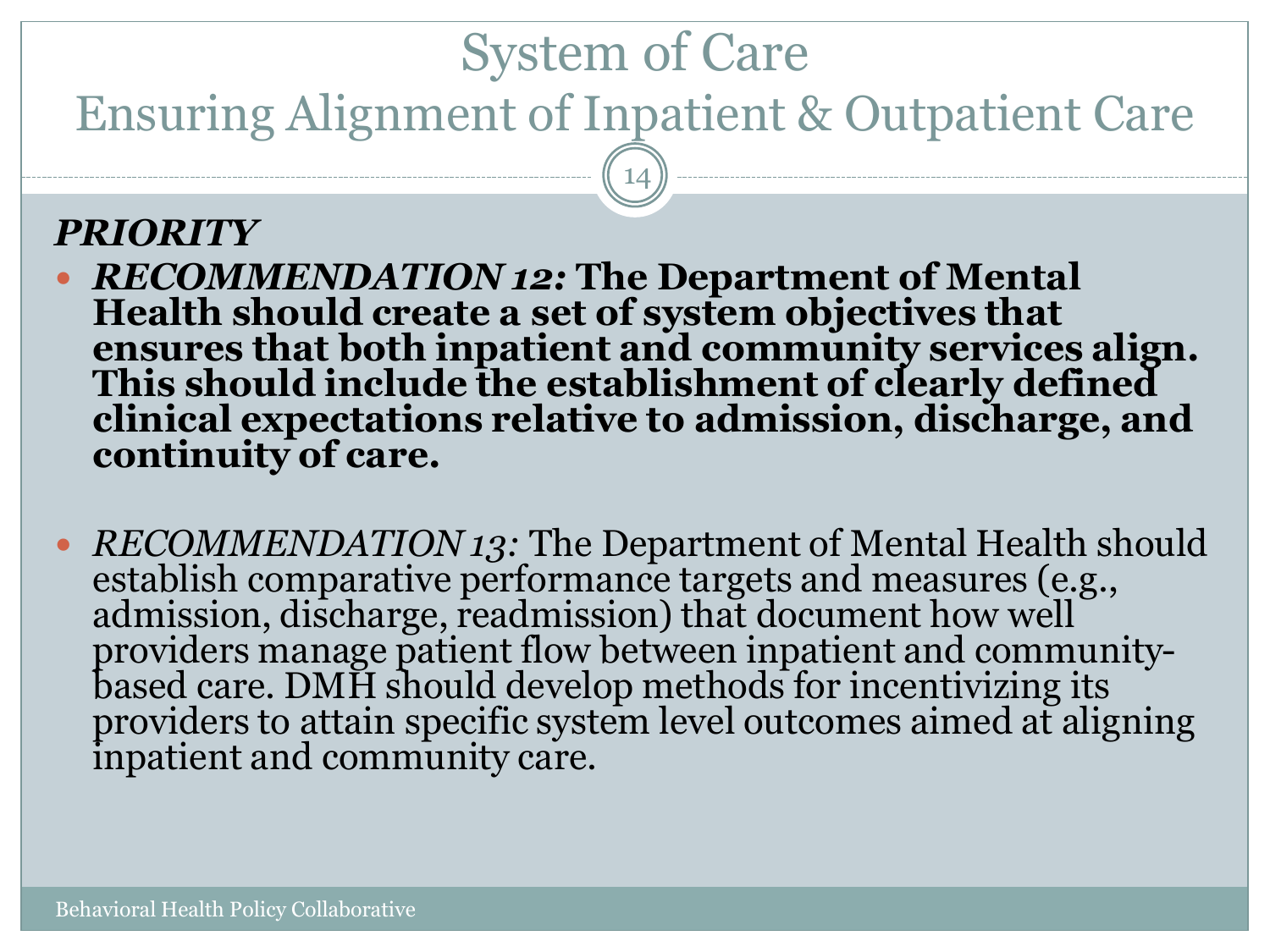# Planning for Inpatient Hospital Beds

- *RECOMMENDATION 14:* The Agency of Human Services should continue to seek written clarification from the Centers for Medicare and Medicaid Services on the opportunity for Medicaid reimbursement for the future psychiatric hospital.
- *RECOMMENDATION 15:* The Department of Mental Health should immediately develop a workgroup led by its medical director to develop appropriate polices, procedures and plans for the operation of the new Vermont state psychiatric hospital that meet federal standards of care and are directed by the ADA and the *Olmstead* Decision, for example, in terms of discharge planning. The workgroup should prioritize the development of new services that will prevent people from entering the inpatient care system, and provide intensive services and supports to those being discharged from care to help them become integrated in their communities.
- *RECOMMENDATION 16:* The State should formally establish "use liens" for any space where state capital funds are being used to renovate non state-owned or -controlled space as alternatives to the state psychiatric hospital.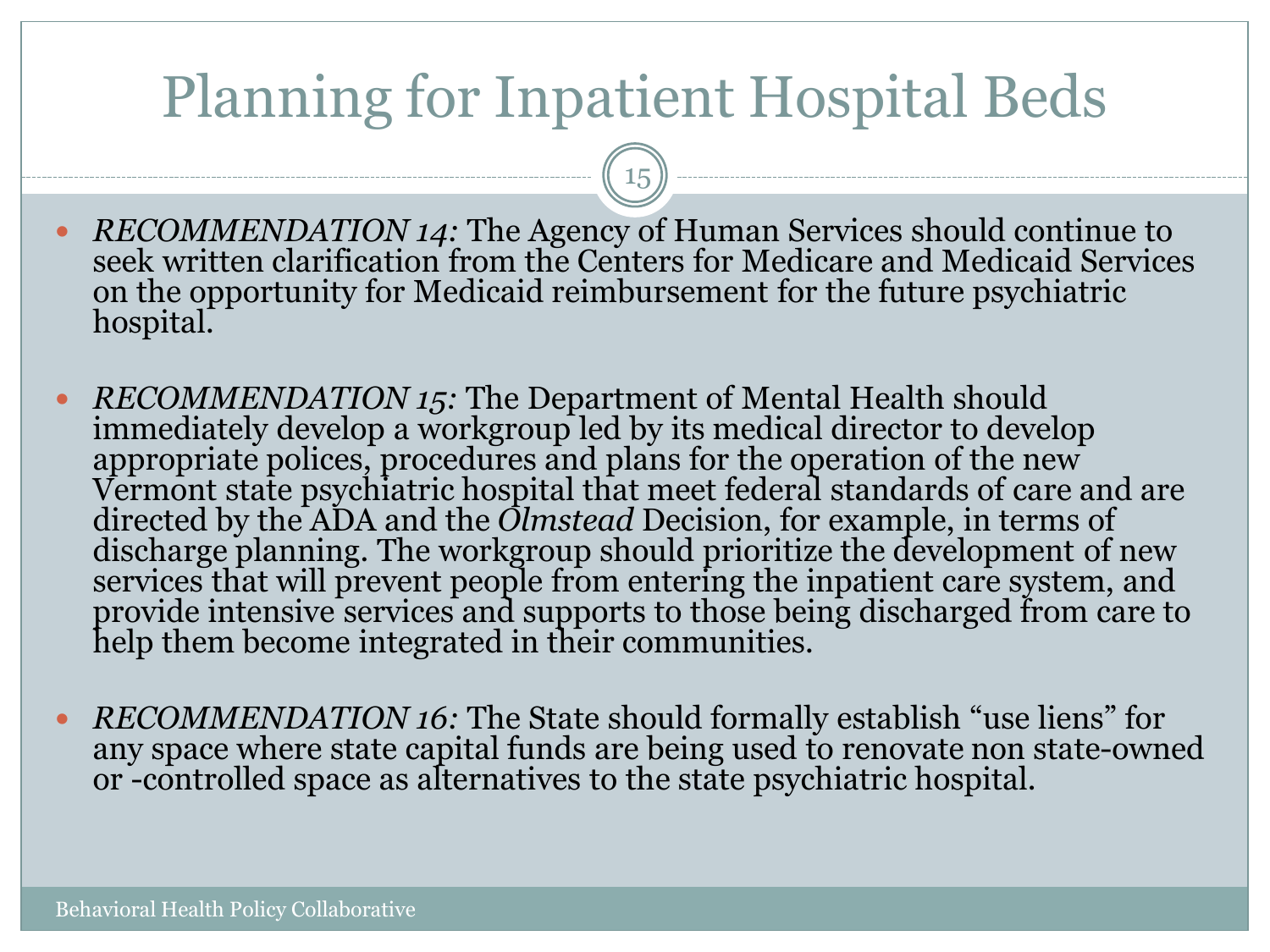# Expanding Community Services

- *RECOMMENDATION 17:* Evaluate the clinical eligibility criteria and raise the cap on Community Rehabilitation and Treatment (CRT) to accommodate increased need for CRT services.
- *RECOMMENDATION 18:* Consider the benefits and drawbacks of "Medicaiding" most or all of mental health services for the Community Rehabilitation and Treatment program and adult outpatient population.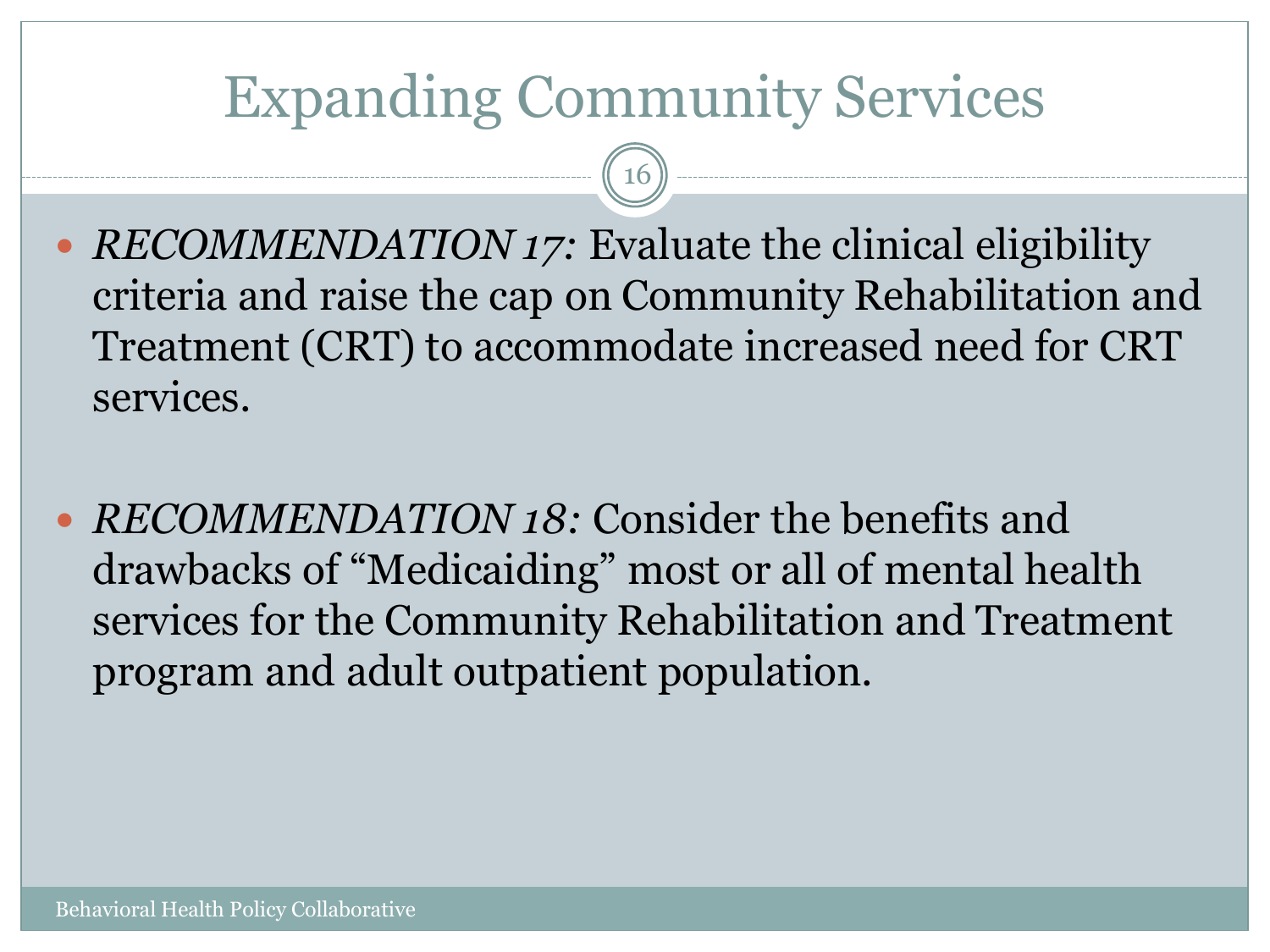#### Providing Mobile Crisis and Emergency Psychiatric Services 17

#### *PRIORITY*

- *RECOMMENDATION 19:* **Immediately direct Act 79 funds toward ensuring timely statewide access to quality crisis services. This should entail the establishment of access and quality standards for these services that can be used to identify and direct new resources to closing gaps in services.**
- *RECOMMENDATION 20:* The Department of Mental Health should expand jail diversion and crisis intervention teams available to work with local and state police.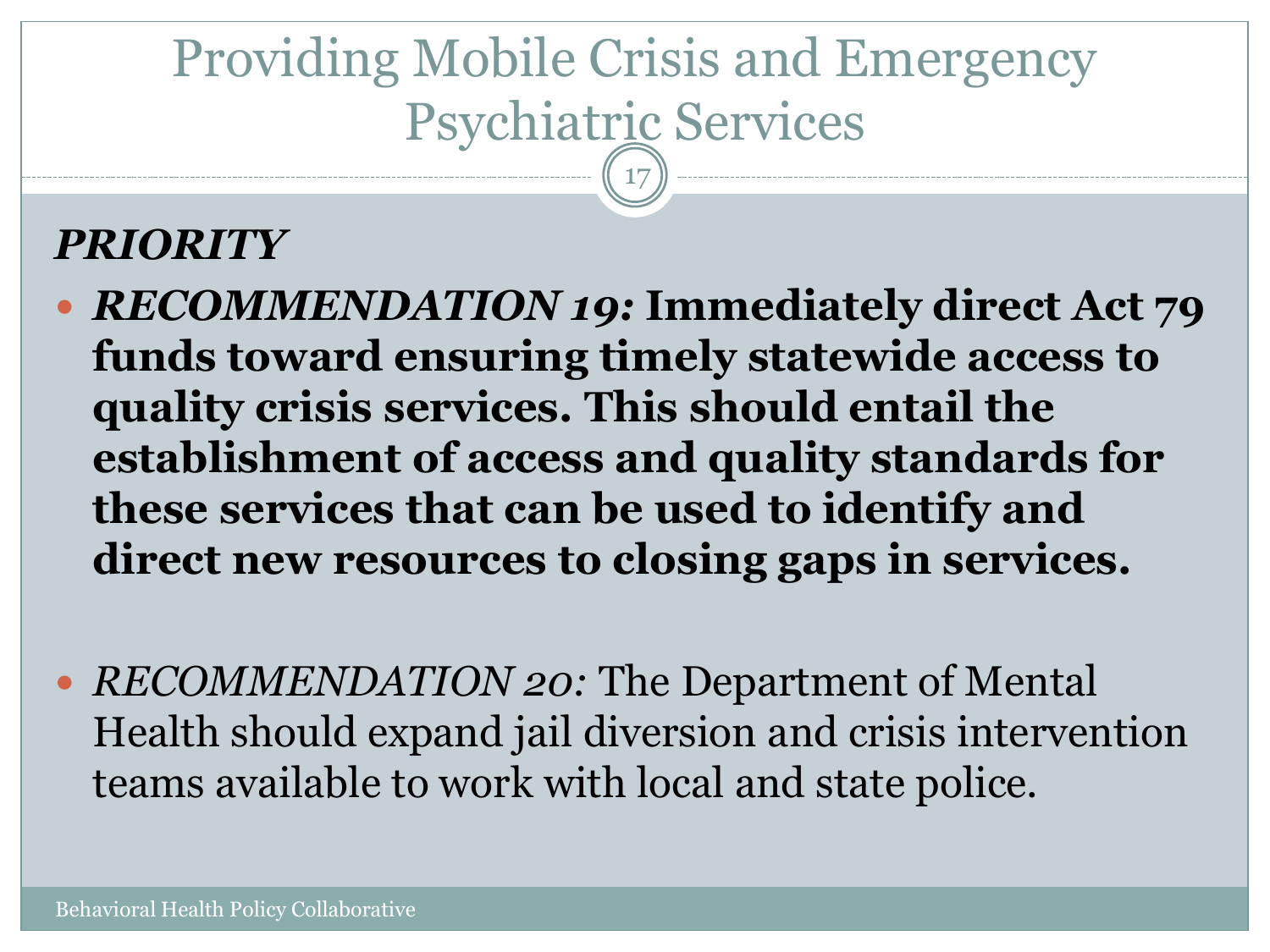## Expanding Peer Services

- *RECOMMENDATION 21:* The Department of Mental Health should ensure adequate training and supervision of lay peer counselors as peer-run services expand. DMH should also explore the potential to certify peer counselors for quality assurance purposes and to understand potential reimbursement for these services under Medicaid.
- *RECOMMENDATION 22:* The Department of Mental Health should establish a relationship with a nonprofit support center or other similar organization to help consumers develop new peer-operated services.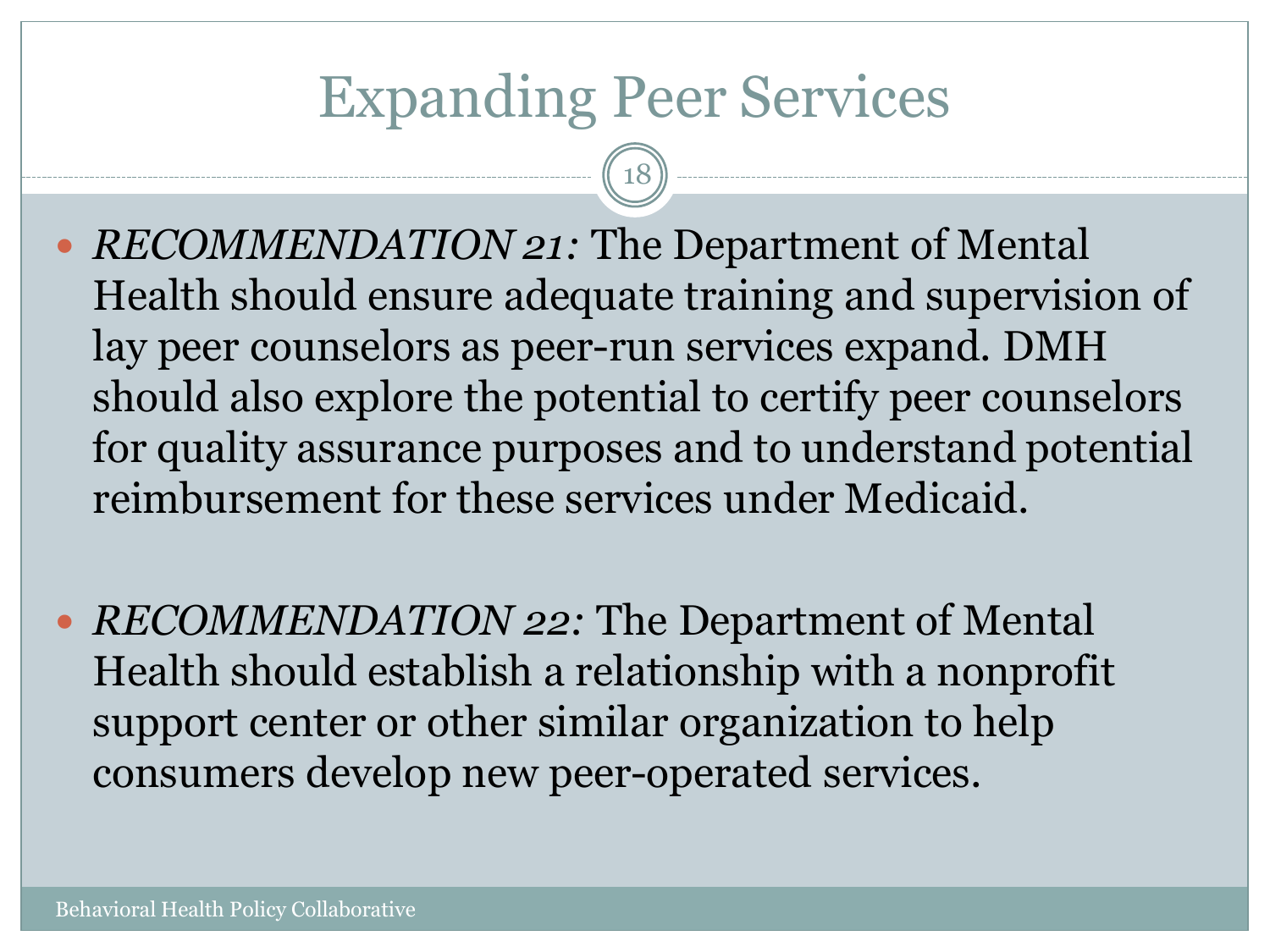# Conducting Quality Management

19

#### *PRIORITY*

 *RECOMMENDATION 23:* **Create a quality assurance unit within the Department of Mental Health to develop standards and to assess the clinical efficacy, capacity, and effectiveness of current and new services provided under contract to the State.**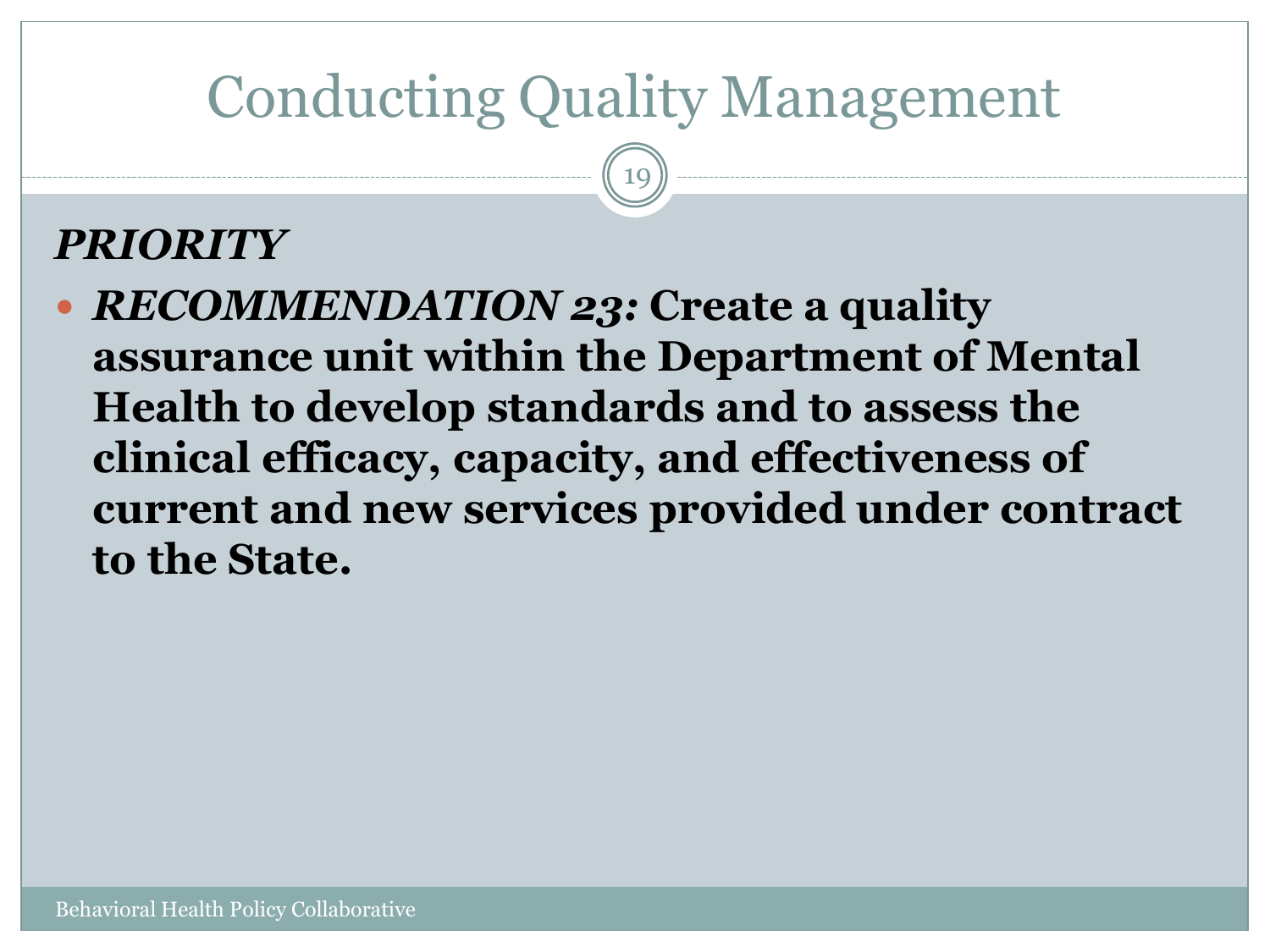# Building Capacity

20

• *RECOMMENDATION 24:* The Department of Mental Health should establish a dedicated program development team that can provide training, technical assistance, and support to new and existing providers in the development of new programs and services across the State.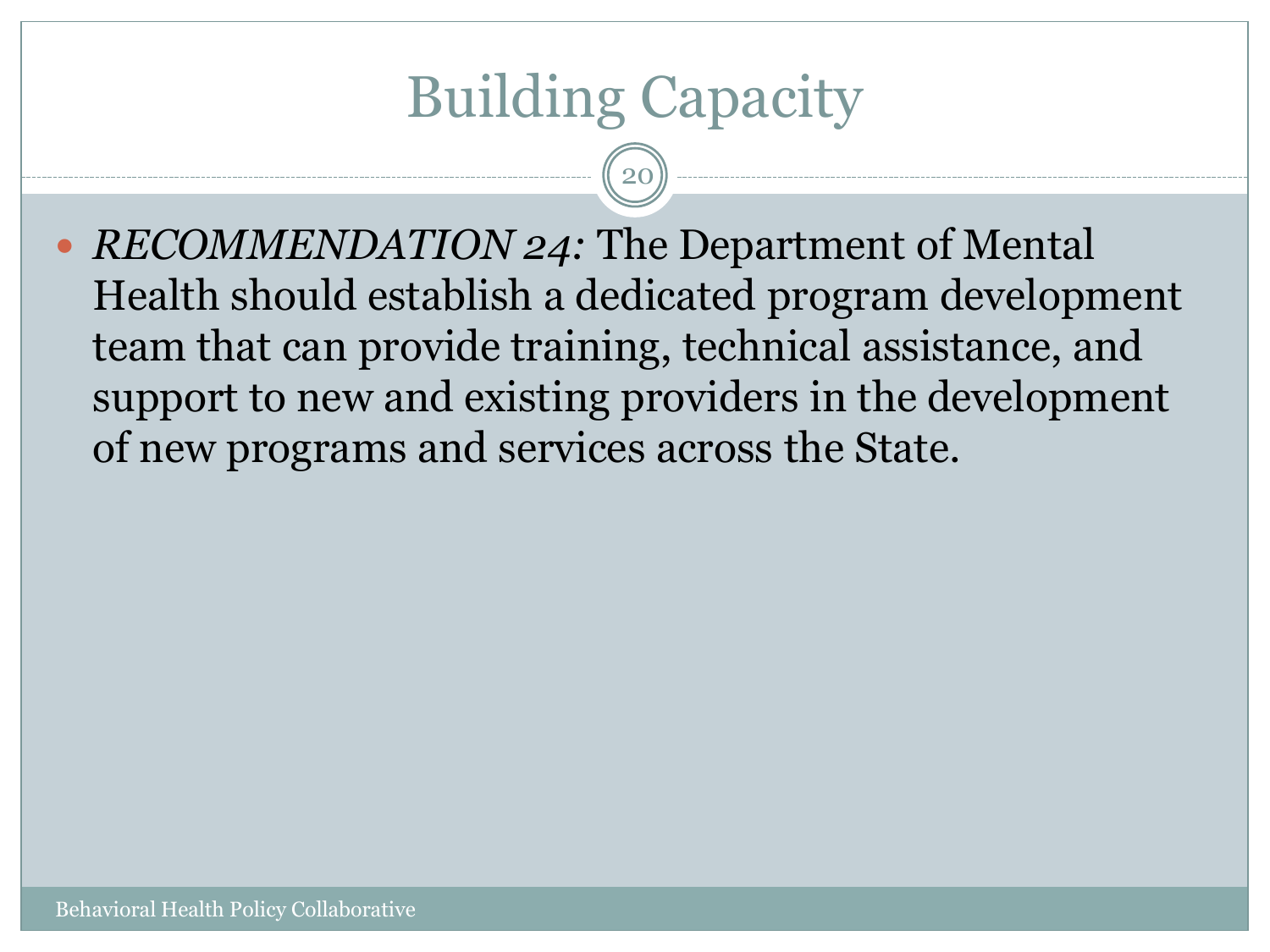# Conclusion

- The State's mental health system is at a pivotal junction on its journey to create a community-based and recoveryoriented statewide mental health system.
- The increase in funding is a beacon for Vermont's future mental health system. Yet, the State is only at the beginning of a system wide change effort that will span several years.